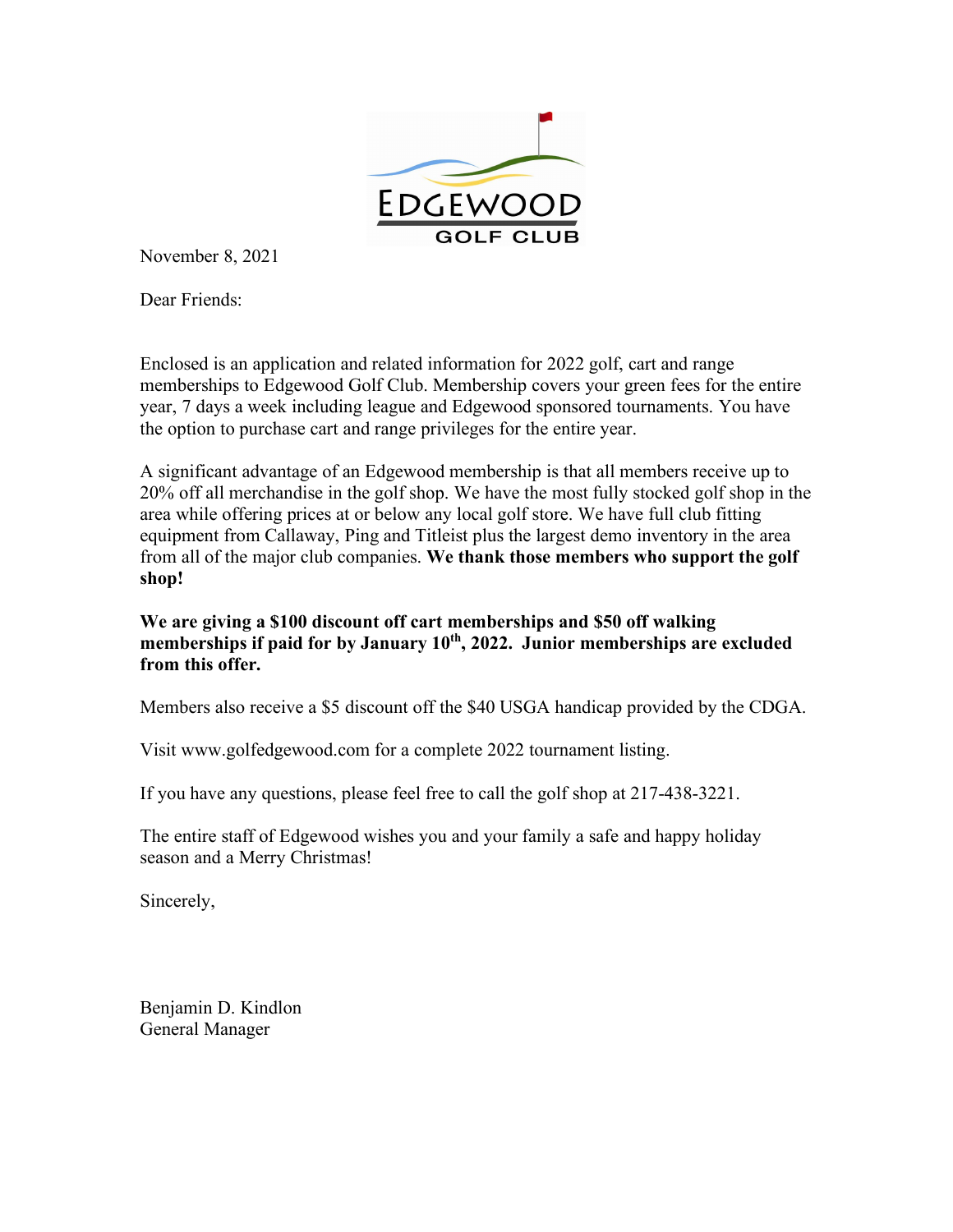# **2022 GOLF MEMBERSHIP RATES**

|                          | <b>GOLF</b> | <b>GOLF &amp; CART</b> |
|--------------------------|-------------|------------------------|
| <b>INDIVIDUAL</b>        | \$725       | \$1350                 |
| <b>COUPLE</b>            | \$950       | \$1600                 |
| <b>FAMILY</b>            | \$1100      | \$1800                 |
| <b>SENIOR INDIVIDUAL</b> | \$615       | \$1200                 |
| <b>SENIOR COUPLE</b>     | \$890       | \$1450                 |
| *SENIOR WEEKDAY          | N/A         | \$995                  |
| <b>JUNIOR</b>            | \$300       | N/A                    |

COUPLE /FAMILY DEFINED AS INDIVIDUALS WHO SHARE THE SAME RESIDENCE.

# *CART PRIVILEGES DO NOT PERTAIN TO THOSE RIDING WITH A CART MEMBER***.**

THE SENIOR AGE IS 60. TO QUALIFY FOR THE SENIOR COUPLE RATE ONLY ONE MUST BE OF THE SENIOR AGE AS OF **JANUARY 1ST, 2022.**

# **THE JUNIOR RATE APPLIES TO THOSE BETWEEN THE AGES OF 8 AND 17 AS OF JANUARY 1ST, 2022.**

# **\*THE SENIOR WEEKDAY MEMBERSHIP IS VALID WEEKDAYS AND WEEKENDS/HOLIDAYS AFTER 12PM.**

#### **2022 RANGE MEMBERSHIP**

|               | <b>With Golf Membership</b> | <b>Without Golf Membership</b> |
|---------------|-----------------------------|--------------------------------|
| INDIVIDUAL    | \$175                       | \$225                          |
| COUPLE/FAMILY | \$250                       | \$300                          |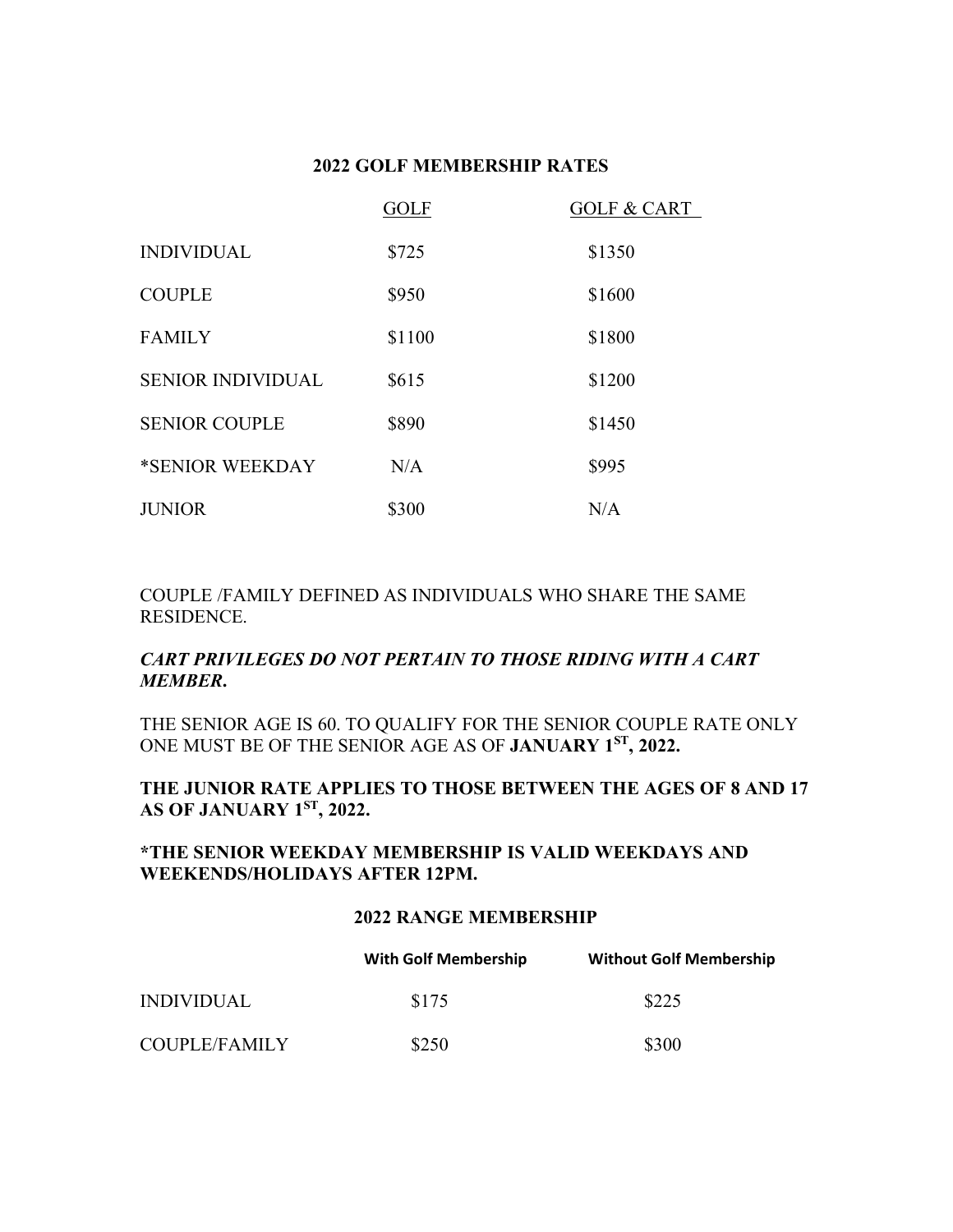### **2022 EDGEWOOD GOLF CLUB MEMBERSHIP AGREEMENT**

- 1. The Golf Membership provides for unlimited golf provided tee times are available and the course is open.
- 2. The Golf and Cart Membership provides for unlimited golf and cart provided tee times are available and the course is open.
- **3. Cart privilege is for member only. GUESTS PAY NORMAL CART FEE.**
- **4.** The range membership covers unlimited range balls while the range is open. **Members may not share range balls with non members.**
- **5. The Membership is not valid for events not conducted by Edgewood.**
- 6. The Membership is not transferable.
- 7. **MEMBERS PLEASE REGISTER IN THE GOLF SHOP PRIOR TO PLAY**.
- 8. The golf, cart and range Membership is valid from the date of purchase through December 31<sup>st</sup> for the calendar year purchased.
- 9. All members are expected to follow pace of play, cart operating procedures and golf etiquette guidelines of Edgewood Golf Club.
- 10. Couple/Family is defined as individuals who share a residence.

# **PLEASE LIST ALL MEMBER NAMES BELOW**

 $\overline{\mathcal{L}}$  , and the contribution of the contribution of the contribution of the contribution of the contribution of the contribution of the contribution of the contribution of the contribution of the contribution of the

 $\overline{\mathcal{L}}$  , and the contribution of the contribution of the contribution of the contribution of the contribution of the contribution of the contribution of the contribution of the contribution of the contribution of the

 $\overline{\mathcal{L}}$  , and the contribution of the contribution of the contribution of the contribution of the contribution of the contribution of the contribution of the contribution of the contribution of the contribution of the